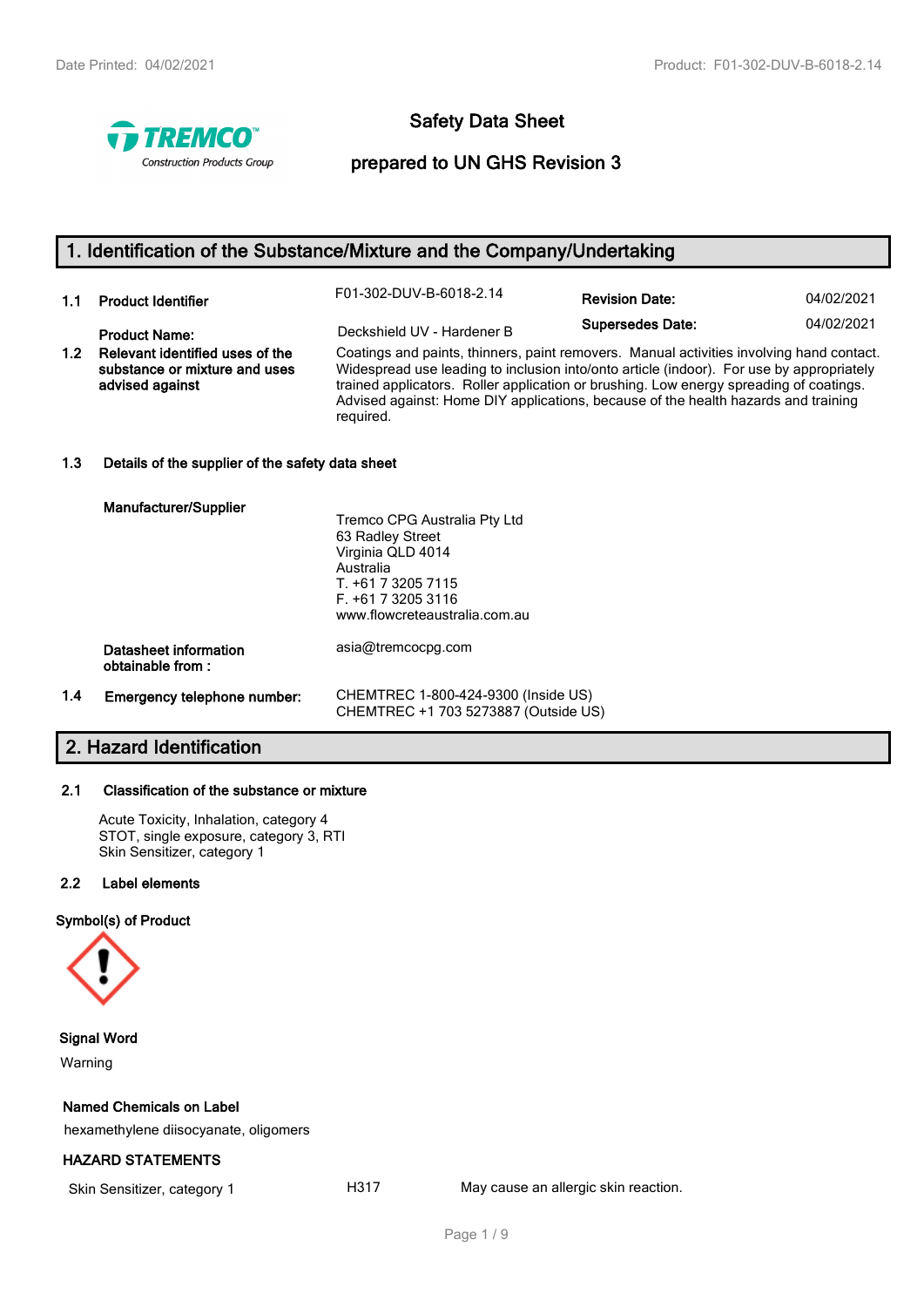| Acute Toxicity, Inhalation, category 4 | H332             | Harmful if inhaled.                                                                                 |
|----------------------------------------|------------------|-----------------------------------------------------------------------------------------------------|
| STOT, single exposure, category 3, RTI | H335             | May cause respiratory irritation.                                                                   |
| <b>PRECAUTION PHRASES</b>              |                  |                                                                                                     |
|                                        | P <sub>261</sub> | Avoid breathing dust/fume/gas/mist/vapours/spray.                                                   |
|                                        | P <sub>280</sub> | Wear protective gloves/protective clothing/eye protection/<br>face protection.                      |
|                                        | P302+352         | IF ON SKIN: Wash with plenty of soap and water.                                                     |
|                                        | P304+340         | IF INHALED: Remove victim to fresh air and keep at rest in a<br>position comfortable for breathing. |
|                                        | P333+313         | If skin irritation or rash occurs: Get medical advice/attention.                                    |

#### **2.3 Other hazards**

No Information

#### **Results of PBT and vPvB assessment:**

The product does not meet the criteria for PBT/VPvB in accordance with Annex XIII.

## **3. Composition/Information On Ingredients**

### **3.2 Mixtures**

#### **Hazardous Ingredients**

| CAS-No.    | <b>Chemical Name</b>                  |                              | <u>%</u>         |
|------------|---------------------------------------|------------------------------|------------------|
| 28182-81-2 | hexamethylene diisocyanate, oligomers |                              | 75-100           |
| 822-06-0   | Hexamethylene diisocyanate            |                              | $0.1 - 51.0$     |
| CAS-No.    | <b>GHS Symbols</b>                    | <b>GHS Hazard Statements</b> | <b>M-Factors</b> |
| 28182-81-2 | GHS07                                 | H317-332-335                 |                  |
| 822-06-0   | GHS06-GHS08                           | H315-317-319-331-334-335     |                  |

**Additional Information:** The text for GHS Hazard Statements shown above (if any) is given in Section 16.

## **4. First-aid Measures**

## **4.1 Description of First Aid Measures**

**GENERAL NOTES:** When symptoms persist or in all cases of doubt seek medical advice. Show this safety data sheet to the doctor in attendance. Remove contaminated clothing and shoes.

**AFTER INHALATION:** Move to fresh air. Consult a physician after significant exposure. Keep respiratory tract clear. Remove person to fresh air. If signs/symptoms continue, get medical attention.

**AFTER SKIN CONTACT:** Use a mild soap if available. Wash off immediately with soap and plenty of water while removing all contaminated clothes and shoes. If skin irritation persists, call a physician.

**AFTER EYE CONTACT:** Keep eye wide open while rinsing. Rinse immediately with plenty of water, also under the eyelids, for at least 15 minutes. Remove contact lenses. If eye irritation persists, consult a specialist.

**AFTER INGESTION:** Gently wipe or rinse the inside of the mouth with water. Do NOT induce vomiting. Never give anything by mouth to an unconscious person. If swallowed, DO NOT induce vomiting unless directed to do so by medical personnel.

#### **Self protection of the first aider:**

No action shall be taken involving any personal risk or without suitable training. It may be dangerous to the person providing aid to give mouth-to-mouth resuscitation. Wash contaminated clothing thoroughly with water before removing it, or wear gloves.

#### **4.2 Most important symptoms and effects, both acute and delayed**

No Information

## **4.3 Indication of any immediate medical attention and special treatment needed**

No information available on clinical testing and medical monitoring. Specific toxicological information on substances, if available, can be found in section 11.

## **5. Fire-fighting Measures**

## **5.1 Extinguishing Media:**

Alcohol Foam, Carbon Dioxide, Dry Chemical, Water Fog

**FOR SAFETY REASONS NOT TO BE USED:** Alcohol, Alcohol based solutions, any other media not listed above.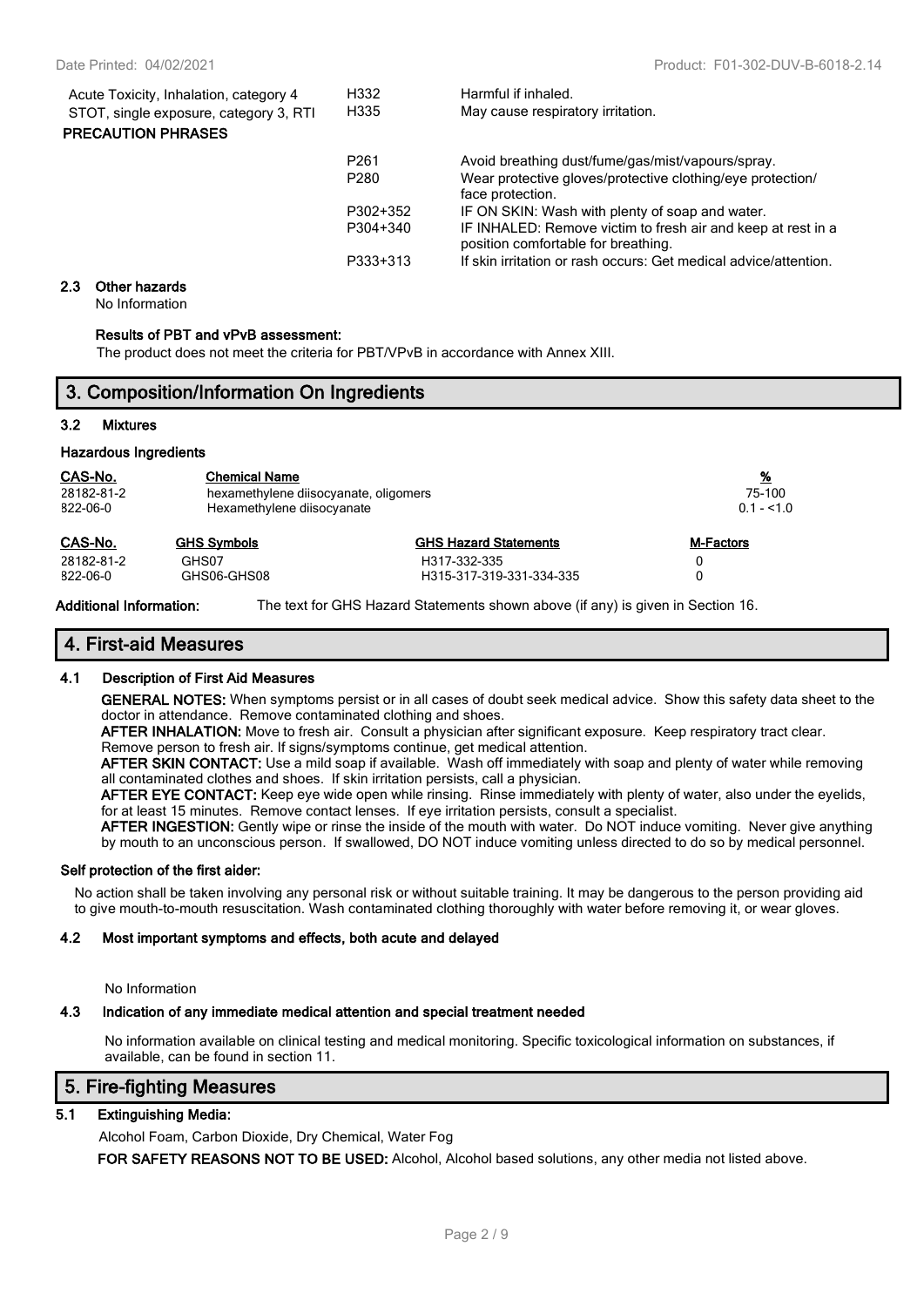## **5.2 Special hazards arising from the substance or mixture** No Information

## **5.3 Advice for firefighters**

Use water spray to cool unopened containers. Fire will produce dense black smoke containing hazardous combustion products (see section 10). In the event of fire, wear self-contained breathing apparatus. High volume water jet. Hazardous decomposition products formed under fire conditions. Collect contaminated fire extinguishing water separately. This must not be discharged into drains. Use water spray, alcohol-resistant foam, dry chemical or carbon dioxide.

## **6. Accidental Release Measures**

## **6.1 Personal precautions, protective equipment and emergency procedures**

Ensure adequate ventilation. Use personal protective equipment. Keep people away from and upwind of spill/leak.

## **6.2 Environmental precautions**

Do not allow material to contaminate ground water system. Prevent product from entering drains. Keep the container open.

## **6.3 Methods and material for containment and cleaning up**

Prevent further leakage or spillage if safe to do so. Contain spillage, soak up with non-combustible absorbent material, (e.g. sand, earth, diatomaceous earth, vermiculite) and transfer to a container for disposal according to local / national regulations (see section 13). After cleaning, flush away traces with water. Refer to protective measures listed in sections 7 and 8.

## **6.4 Reference to other sections**

Please refer to disposal requirements or country specific disposal requirements for this material. See Section 13 for further information.

## **7. Handling and Storage**

## **7.1 Precautions for safe handling**

**INSTRUCTIONS FOR SAFE HANDLING:** Use only in area provided with appropriate exhaust ventilation. Provide sufficient air exchange and/or exhaust in work rooms. Wear personal protective equipment. Do not breathe vapours or spray mist. Persons with a history of skin sensitisation problems or asthma, allergies, chronic or recurrent respiratory disease should not be employed in any process in which this preparation is being used.

**PROTECTION AND HYGIENE MEASURES:** Repeated or prolonged skin contact may cause skin irritation and/or dermatitis and sensitization of susceptible persons. In the case of sensitisation to any of the ingredients, it is inadvisable to work with the product. Handle in accordance with good industrial hygiene and safety practice. Keep working clothes separately. Keep away from food, drink and animal feedingstuffs. Wash hands before breaks and at the end of workday. When using, do not eat, drink or smoke. Wash hands and face before breaks and immediately after handling the product.

#### **7.2 Conditions for safe storage, including any incompatibilities**

**CONDITIONS TO AVOID:** Avoid temperatures above 40 °C, direct sunlight and contact with sources of heat. Do not freeze. Avoid dust accumulation in enclosed space.

**STORAGE CONDITIONS:** Store in original container. Keep container tightly closed in a dry and well-ventilated place. Store at room temperature in the original container. Keep locked up or in an area accessible only to qualified or authorised persons. Keep container closed when not in use. Store in a dry, well ventilated place away from sources of heat, ignition and direct sunlight.

## **7.3 Specific end use(s)**

Component of a resin flooring product. The mixing and application to be in accordance with the technical data sheets.

## **8. Exposure Controls/Personal Protection**

## **8.1 Control parameters**

## **Ingredients with Occupational Exposure Limits**

```
(AU)
```

| <b>Name</b>                           | CAS-No.    | TWA ppm | STEL ppm | TWA mg/m3 | STEL mg/m3 |
|---------------------------------------|------------|---------|----------|-----------|------------|
| hexamethylene diisocyanate, oligomers | 28182-81-2 |         |          |           |            |
| Hexamethylene diisocyanate            | 822-06-0   |         |          | 0.02      | 0.07       |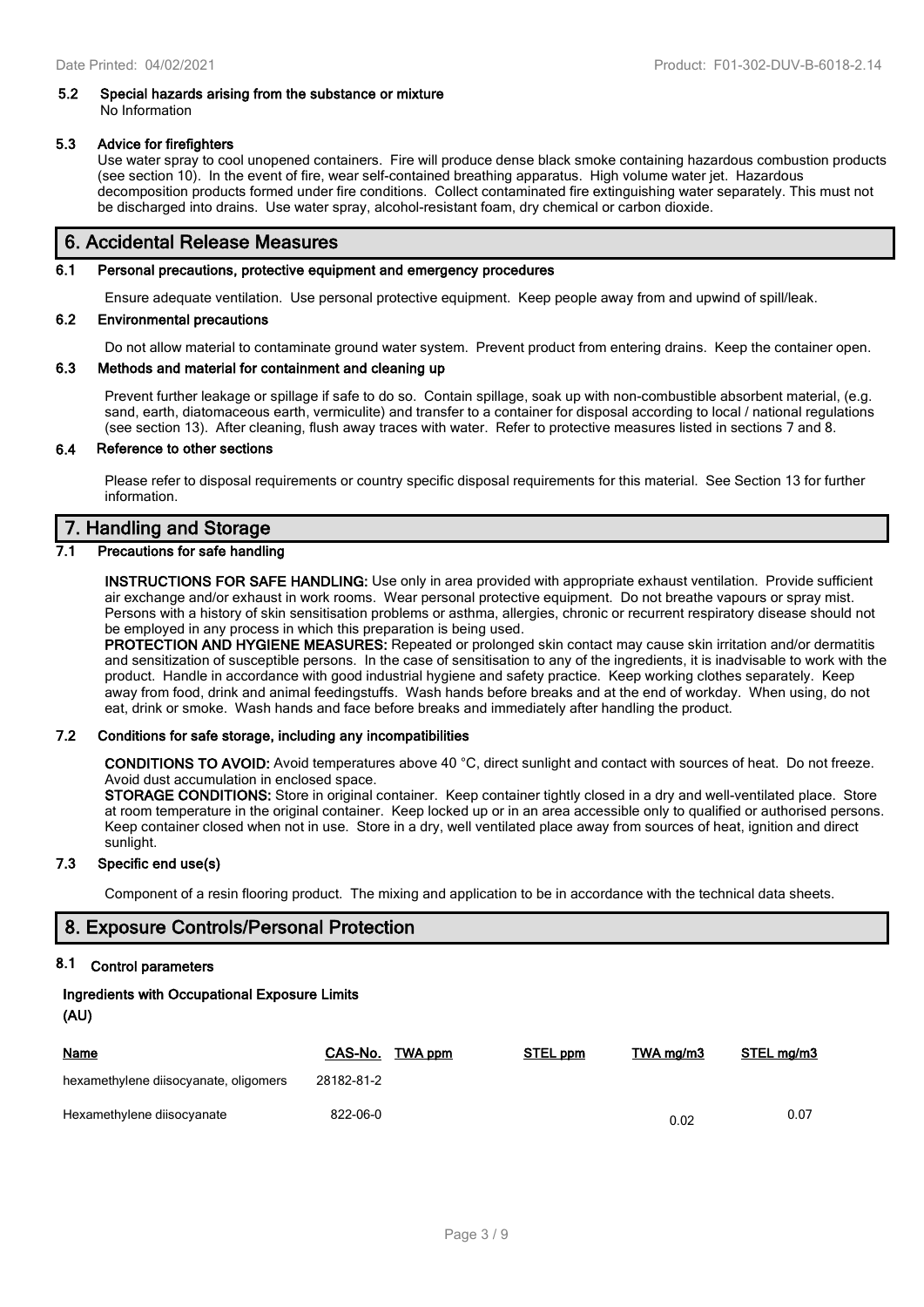| Name | CAS-No. OEL Note |  |
|------|------------------|--|
|      |                  |  |

hexamethylene diisocyanate, oligomers 28182-81-2

Hexamethylene diisocyanate 822-06-0

**FURTHER INFORMATION:** Refer to the regulatory exposure limits for the workforce enforced in each country.

## **8.2 Exposure controls**

## **Personal Protection**

**RESPIRATORY PROTECTION:** In case of insufficient ventilation wear suitable respiratory equipment. Respirator with a vapor filter.

**EYE PROTECTION:** Eye wash bottle with pure water. Safety goggles. Tightly fitting safety goggles. Safety glasses with side-shields conforming to EN 166.

HAND PROTECTION: Isocyanates can harden gloves and increase the risk of their splitting. Gloves should be discarded and replaced if there is any indication of degradation or chemical breakthrough. Impervious gloves. Take note of the information given by the producer concerning permeability and break through times, and of special workplace conditions (mechanical strain, duration of contact). Long sleeved clothing. Remove and wash contaminated clothing before re-use. Remove contaminated clothing and protective equipment before entering eating areas.

## **OTHER PROTECTIVE EQUIPMENT:** No Information

**ENGINEERING CONTROLS:** At temperatures below 40°C, provide a good standard of general ventilation (not less than 5 air changes per hour). At temperatures over 40°C - and always if sprayed - exhaust ventilation is required. Avoid contact with skin, eyes and clothing. Ensure adequate ventilation, especially in confined areas.

## **9. Physical and Chemical Properties**

| 9.1 | Information on basic physical and chemical properties<br>Appearance: | Liquid, yellowish            |
|-----|----------------------------------------------------------------------|------------------------------|
|     | <b>Physical State</b>                                                | Liquid                       |
|     | Odor                                                                 | <b>Odorless</b>              |
|     | <b>Odor threshold</b>                                                | Not determined               |
|     | pH                                                                   | Not determined               |
|     | Melting point / freezing point (°C)                                  | Not determined               |
|     | Boiling point/range (°C)                                             | 82 - N.D.                    |
|     | Flash Point, (°C)                                                    | 158                          |
|     | <b>Evaporation rate</b>                                              | Not determined               |
|     | Flammability (solid, gas)                                            | Not determined               |
|     | Upper/lower flammability or explosive<br><b>limits</b>               | Not determined               |
|     | <b>Vapour Pressure</b>                                               | Not determined               |
|     | Vapour density                                                       | Not determined               |
|     | <b>Relative density</b>                                              | Not determined               |
|     | Solubility in / Miscibility with water                               | Insoluble, reacts to produce |
|     | Partition coefficient: n-octanol/water                               | Not determined               |
|     | Auto-ignition temperature (°C)                                       | Not determined               |
|     | Decomposition temperature (°C)                                       | Not determined               |
|     | <b>Viscosity</b>                                                     | Not determined               |
|     | <b>Explosive properties</b>                                          | Not determined               |
|     | <b>Oxidising properties</b>                                          | Not determined               |

**9.2 Other information**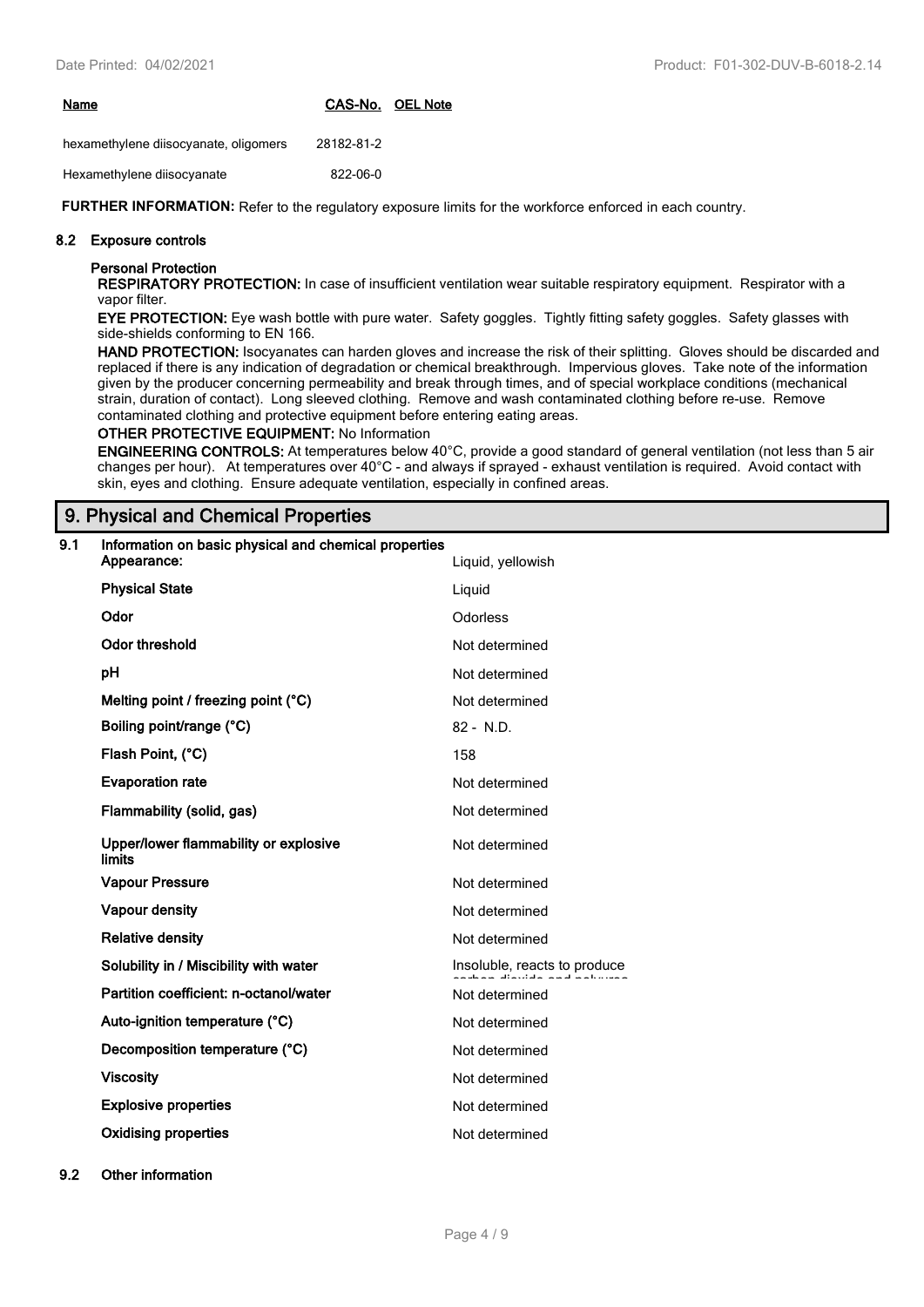## **VOC Content g/l:** Not determined

## **Specific Gravity (g/cm3)** Not determined

## **10. Stability and Reactivity**

### **10.1 Reactivity**

No reactivity hazards known under normal storage and use conditions.

#### **10.2 Chemical stability**

Stable under recommended storage conditions. Container can be pressurized by carbon dioxide due to reaction with humid air and/or water. Stable under normal conditions.

#### **10.3 Possibility of hazardous reactions**

Polymerises at about 200°C with evolution of CO2. Hazardous polymerisation does not occur.

#### **10.4 Conditions to avoid**

Avoid temperatures above 40 °C, direct sunlight and contact with sources of heat. Do not freeze. Avoid dust accumulation in enclosed space.

## **10.5 Incompatible materials**

Keep away from oxidising agents, strongly acid or alkaline materials, as well as of amines, alcohols and water. Amines and alcohols cause exothermic reactions.

#### **10.6 Hazardous decomposition products**

In case of fire hazardous decomposition products may be produced such as: Carbon dioxide (CO2), carbon monoxide (CO), oxides of nitrogen (NOx), dense black smoke. Preparation reacts slowly with water resulting in evolution of CO2. Evolution of CO2 in closed containers causes overpressure and produces a risk of bursting.

## **11. Toxicological Information**

## **11.1 Information on toxicological effects**

| <b>Acute Toxicity:</b>            |                           |
|-----------------------------------|---------------------------|
| Oral LD50:                        | No information available. |
| <b>Inhalation LC50:</b>           | No information available. |
| Irritation:                       | No information available. |
| Corrosivity:                      | No information available. |
| Sensitization:                    | No information available. |
| Repeated dose toxicity:           | No information available. |
| Carcinogenicity:                  | No information available. |
| <b>Mutagenicity:</b>              | No information available. |
| <b>Toxicity for reproduction:</b> | No information available. |
| STOT-single exposure:             | No information available. |
| <b>STOT-repeated exposure:</b>    | No information available. |
| <b>Aspiration hazard:</b>         | No information available. |

**If no information is available above under Acute Toxicity then the acute effects of this product have not been tested. Data on individual components are tabulated below:**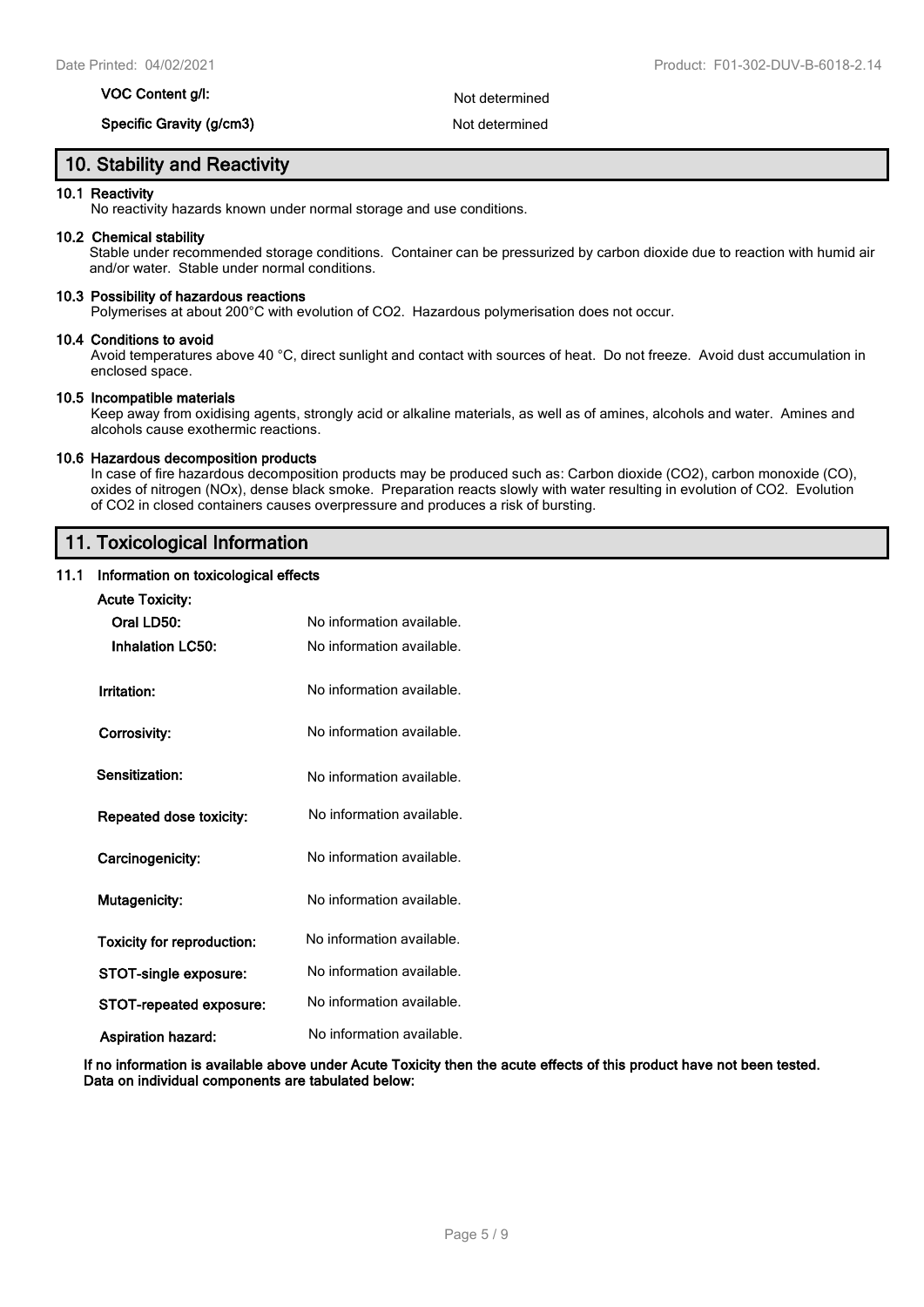| CAS-No.    | <b>Chemical Name</b>                     | Oral LD50                         | Dermal LD50 | Vapor LC50                                                        | Gas LC50 | <b>Dust/Mist LC50</b> |
|------------|------------------------------------------|-----------------------------------|-------------|-------------------------------------------------------------------|----------|-----------------------|
| 28182-81-2 | hexamethylene diisocyanate,<br>oligomers | 5000 mg/kg,<br>oral, rat          |             | 18500 mg/<br>m3/1H<br>inhalation, rat                             | 0.000    | 0.000                 |
| 822-06-0   | Hexamethylene diisocyanate               | Rat - male - 726<br>(OECD TG 401) | >7000       | Rat - male and<br>female - 0.124<br>$mq/l - 4 h$<br>(OECD TG 403) |          |                       |

## **Additional Information:**

In the case of sensitisation to any of the ingredients, it is inadvisable to work with the product. Repeated or prolonged skin contact may cause skin irritation and/or dermatitis and sensitization of susceptible persons. Persons allergic to isocyanates, and particularly those suffering from asthma or other respiratory conditions, should not work with isocyanates. Isocyanates may cause acute irritation and/or sensitisation of the respiratory system leading to tightness of the chest, wheeziness and an asthmatic condition.

|                                                                                                                                             | 12. Ecological Information            |                  |                                                          |                              |  |
|---------------------------------------------------------------------------------------------------------------------------------------------|---------------------------------------|------------------|----------------------------------------------------------|------------------------------|--|
| 12.1                                                                                                                                        | Toxicity:                             |                  |                                                          |                              |  |
|                                                                                                                                             | EC50 48hr (Daphnia):                  | No information   |                                                          |                              |  |
|                                                                                                                                             | IC50 72hr (Algae):                    | No information   |                                                          |                              |  |
|                                                                                                                                             | LC50 96hr (fish):                     | No information   |                                                          |                              |  |
|                                                                                                                                             | 12.2 Persistence and degradability:   | No information   |                                                          |                              |  |
| <b>Bioaccumulative potential:</b><br>12.3                                                                                                   |                                       | No information   |                                                          |                              |  |
| 12.4                                                                                                                                        | Mobility in soil:                     | No information   |                                                          |                              |  |
| <b>Results of PBT and vPvB</b><br>The product does not meet the criteria for PBT/VPvB in accordance with Annex XIII.<br>12.5<br>assessment: |                                       |                  |                                                          |                              |  |
| 12.6                                                                                                                                        | Other adverse effects:                | No information   |                                                          |                              |  |
| CAS-No.                                                                                                                                     | <b>Chemical Name</b>                  | <b>EC50 48hr</b> | IC50 72hr                                                | <b>LC50 96hr</b>             |  |
| 28182-81-2                                                                                                                                  | hexamethylene diisocyanate, oligomers | No information   | No information                                           |                              |  |
| 822-06-0                                                                                                                                    | Hexamethylene diisocyanate            | No information   | 77,4 mg/l (ErC50, static,<br>desmodesmus<br>subspicatus) | 8.8 mg/L (Brachydanio rerio) |  |
|                                                                                                                                             | <b>13. Disposal Considerations</b>    |                  |                                                          |                              |  |

**13.1 WASTE TREATMENT METHODS:** Dispose of as hazardous waste in compliance with local and national regulations. If recycling is not practicable, dispose of in compliance with local regulations. Container hazardous when empty. Empty containers should be taken to an approved waste handling site for recycling or disposal. The product should not be allowed to enter drains, water courses or the soil.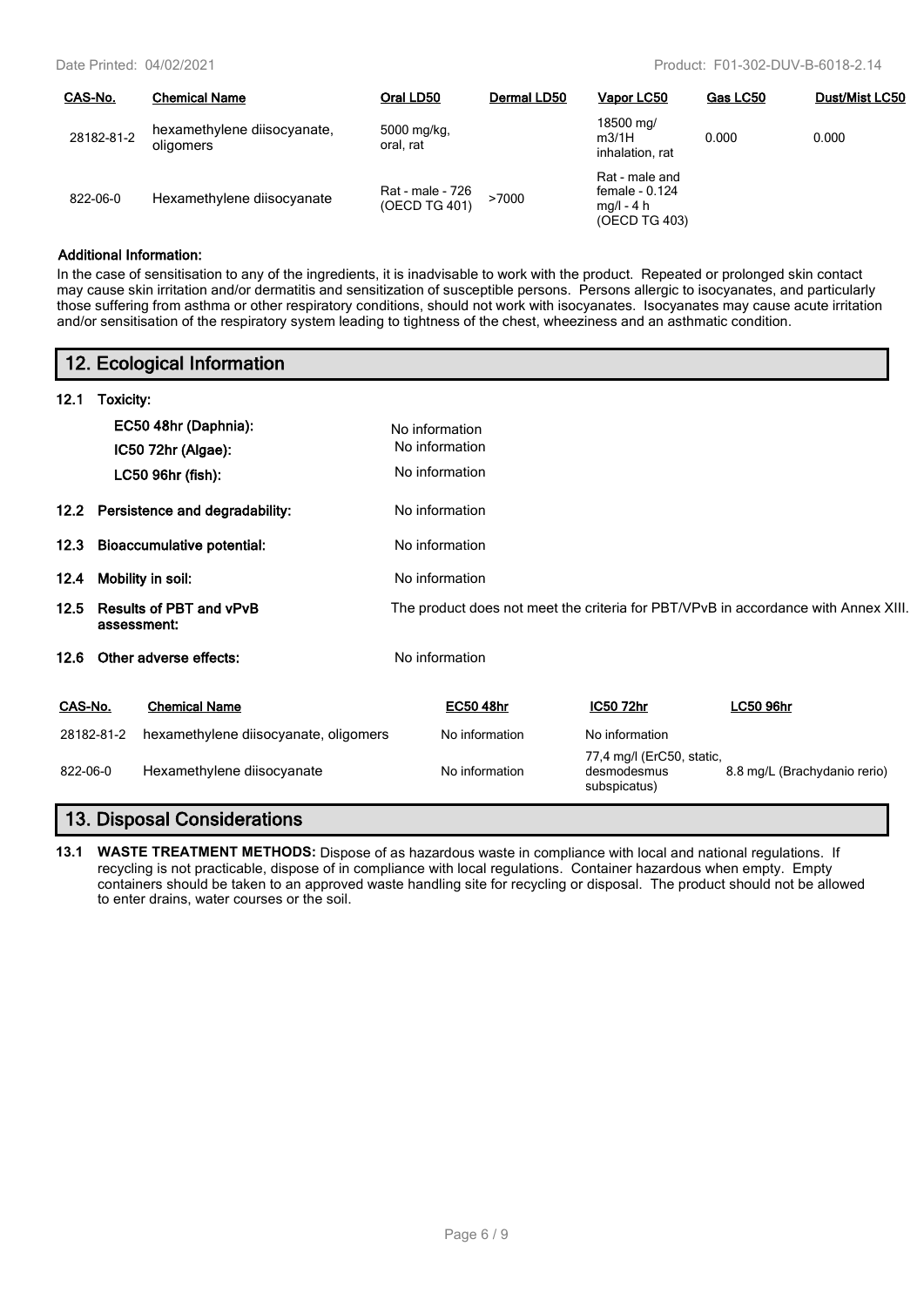# **14. Transport Information 14.1 UN number** Not applicable **14.2 UN proper shipping name** Not regulated for transport according to U.S. DOT, ADR/RID, IMDG, and IATA regulations. **Technical name** Not applicable **14.3 Transport hazard class(es)** Not applicable **Subsidiary shipping hazard** Not applicable **14.4 Packing group** Not applicable **14.5 Environmental hazards** Not applicable **14.6 Special precautions for user** Not applicable **EmS-No.:** Not applicable **14.7 Transport in bulk according to Annex II** Not applicable **of MARPOL 73/78 and the IBC code 14.8 ADG Hazchem Code** Not applicable

## **15. Regulatory Information**

**15.1 Safety, health and environmental regulations/legislation for the substance or mixture:**

## **National Regulations:**

Please contact Manufacturer / Supplier for details related to inventory listing of national regulations.

Australia Australia Inventory of Industrial Chemicals (AIIC) China Inventory of Existing Chemical Substances (IECSC) Japan Inventory of Existing and New Chemical Substances (ENCS) Korea Korea Existing Chemicals Inventory (KECI) New Zealand New Zealand Inventory of Chemicals (NZIoC) Philippines Philippines Inven tory of Chemicals and Chemical Substances (PICCS) Taiwan Taiwan Chemical Substance Inventory (TCSI) Thailand Thailand Existing Chemicals Inventory (TECI) Vietnam National Chemical Inventory (NCI)

## **15.2 Chemical Safety Assessment:**

No Chemical Safety Assessment has been carried out for this substance/mixture by the supplier.

## **16. Other Information**

## **Text for GHS Hazard Statements shown in Section 3 describing each ingredient:**

| H315 | Causes skin irritation.                                                    |
|------|----------------------------------------------------------------------------|
| H317 | May cause an allergic skin reaction.                                       |
| H319 | Causes serious eye irritation.                                             |
| H331 | Toxic if inhaled.                                                          |
| H332 | Harmful if inhaled.                                                        |
| H334 | May cause allergy or asthma symptoms or breathing difficulties if inhaled. |
| H335 | May cause respiratory irritation.                                          |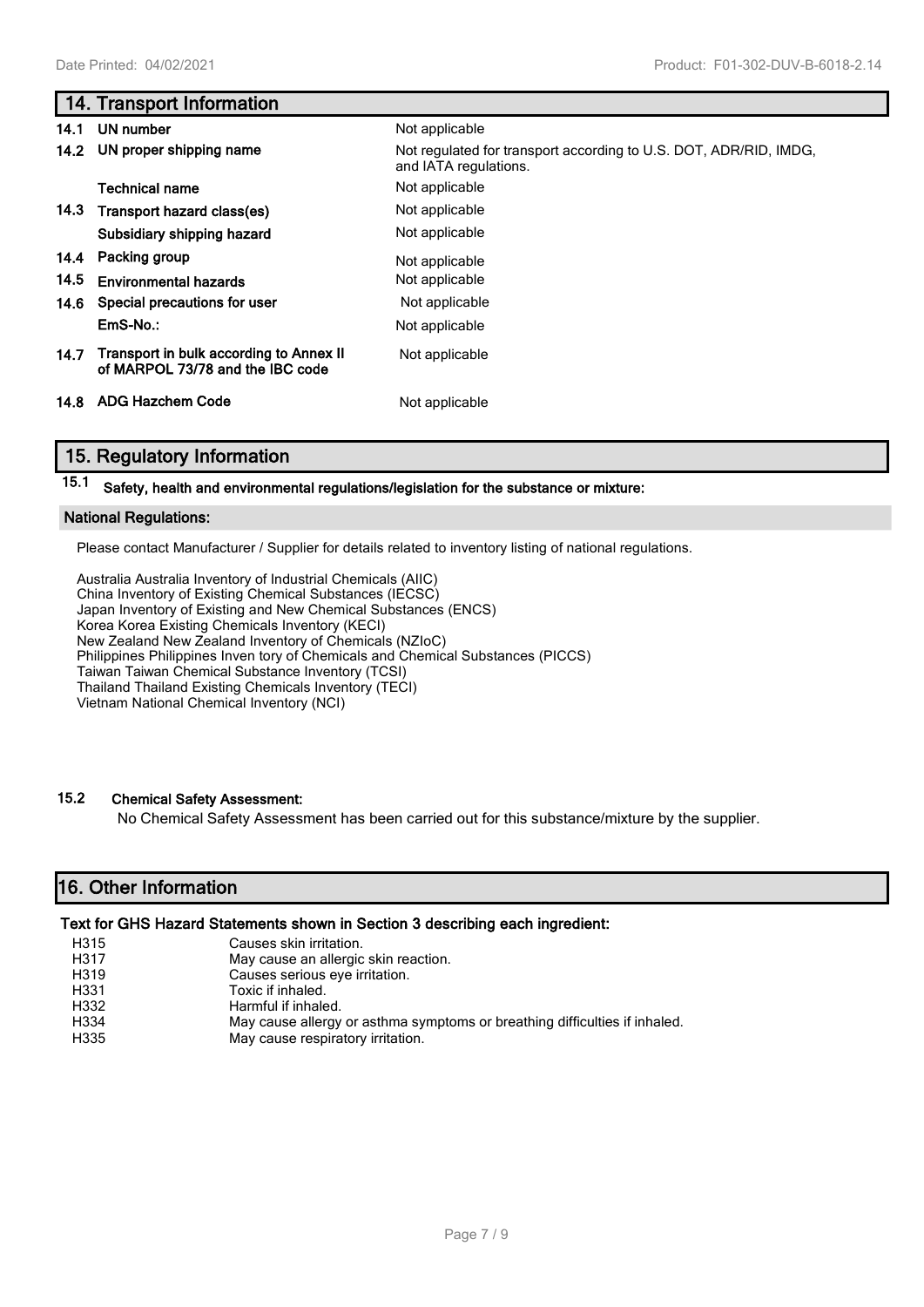#### **Reasons for revision**

Composition Information Changed Substance and/or Product Properties Changed in Section(s):

- 01 Identification
- 02 Hazard Identification
- 03 Composition/Information On Ingredients
- 05 Fire-fighting Measures
- 08 Exposure Controls/Personal Protection
- 09 Physical and Chemical Properties
- 15 Regulatory Information
- Revision Statement(s) Changed

This Safety Data Sheet (SDS) has been revised to meet the new EU CLP requirements. There have been both formatting and content changes based on the CLP classification (if applicable), please review each section of the SDS for specific changes.

#### List of References:

This Safety Data Sheet was compiled with data and information from the following sources:

The Ariel Regulatory Database provided by the 3E Corporation in Copenhagen, Denmark; European Union Commission Regulation No. 1907/2006 on REACH as amended within Commission Regulation (EU) 2015/830; European Union (EC) Regulation No. 1272/2008 on the classification, labelling and packaging of substances and mixtures (CLP Regulation) and subsequent technical progress adaptations (ATP); EU Council Decision 2000/532/EC and its Annex entitled "List of Wastes".

#### Acronym & Abbreviation Key:

| <b>CLP</b>                       | Classification, Labeling & Packaging Regulation                              |
|----------------------------------|------------------------------------------------------------------------------|
| EC                               | European Commission                                                          |
| EU                               | European Union                                                               |
| US                               | United States                                                                |
| CAS                              | Chemical Abstract Service                                                    |
| <b>EINECS</b>                    | European Inventory of Existing Chemical Substances                           |
| REACH                            | Registration, Evaluation, Authorization of Chemicals Regulation              |
| GHS                              | Globally Harmonized System of Classification and Labeling of Chemicals       |
| LTEL                             | Long term exposure limit                                                     |
| STEL                             | Short term exposure limit                                                    |
| OEL                              | Occupational exposure limit                                                  |
| ppm                              | Parts per million                                                            |
| mq/m3                            | Milligrams per cubic meter                                                   |
| TLV                              | Threshold Limit Value                                                        |
| ACGIH                            | American Conference of Governmental Industrial Hygienists                    |
| OSHA                             | Occupational Safety & Health Administration                                  |
| PEL                              | Permissible Exposure Limits                                                  |
| <b>VOC</b>                       | Volatile organic compounds                                                   |
| q/1                              | Grams per liter                                                              |
| mg/kg                            | Milligrams per kilogram                                                      |
| N/A                              | Not applicable                                                               |
| LD50                             | Lethal dose at 50%                                                           |
| LC50                             | Lethal concentration at 50%                                                  |
| EC50                             | Half maximal effective concentration                                         |
| IC50                             | Half maximal inhibitory concentration                                        |
| PBT                              | Persistent bioaccumulative toxic chemical                                    |
| vPvB                             | Very persistent and very bioaccumulative                                     |
| EEC                              | European Economic Community                                                  |
| ADR                              | International Transport of Dangerous Goods by Road                           |
| RID                              | International Transport of Dangerous Goods by Rail                           |
| UN                               | United Nations                                                               |
| IMDG                             | International Maritime Dangerous Goods Code                                  |
| IATA                             | International Air Transport Association                                      |
| MARPOL                           | International Convention for the Prevention of Pollution From Ships, 1973 as |
| modified by the Protocol of 1978 |                                                                              |